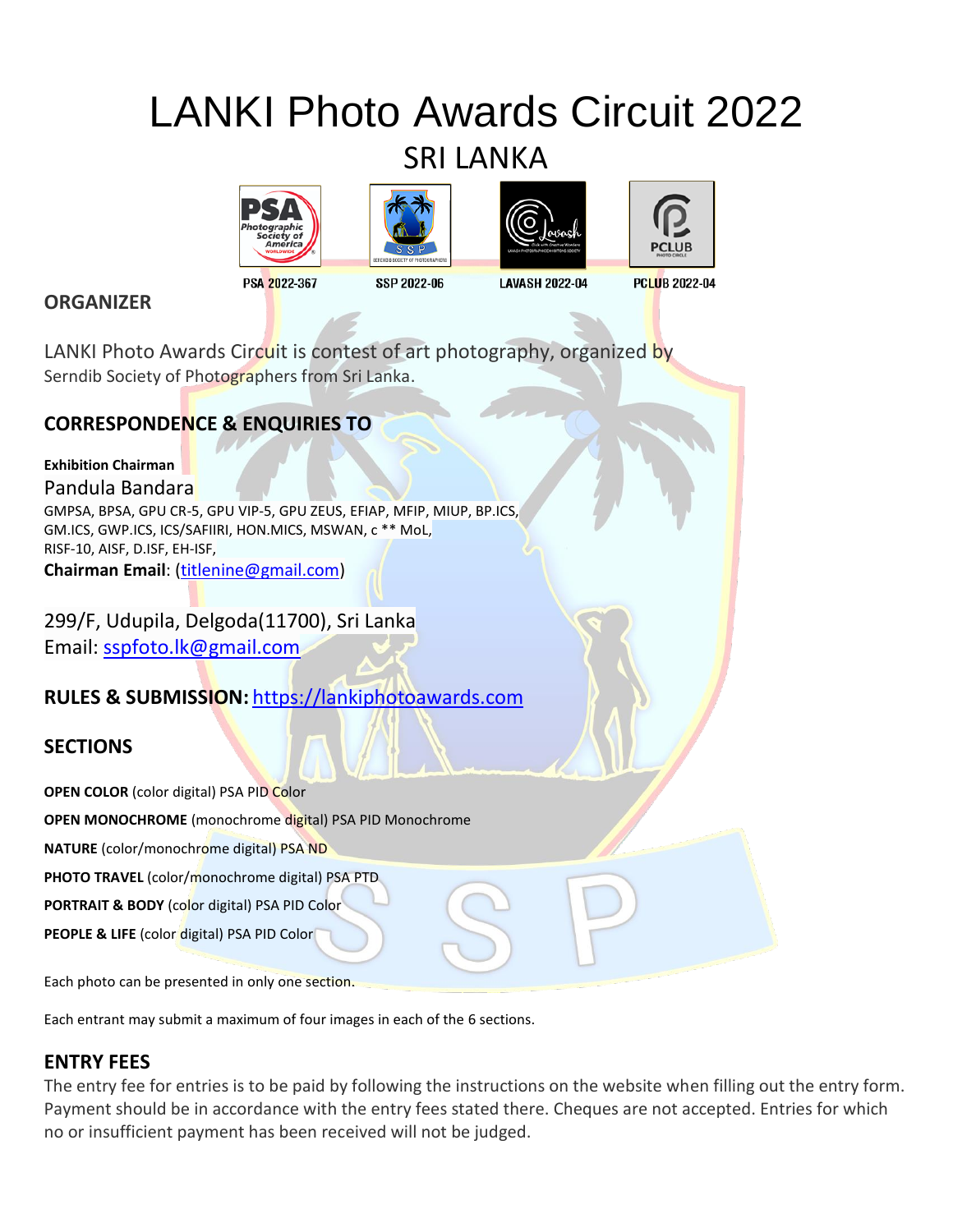Entrance fee per person for the salon:

| <b>IFEES</b>                             |  | Any amount of sections         |
|------------------------------------------|--|--------------------------------|
| <b>Structure</b>                         |  | 4 Sections - USD 22 / LKR 4600 |
|                                          |  | 5 Sections - USD 24 / LKR 5000 |
|                                          |  | 6 Sections - USD 30 / LKR 6300 |
| <b>Group Discount (Min. 10 Entrants)</b> |  | 15% Discount                   |

We accept payment in any currency, though during payment, PayPal would convert your currency to the above stated USD fees at its daily exchange rate.

**Fees are the same for Foreign and Local (Srilankan) entrants.**

**Possible ways of payment:**

- PayPal transfer to anjunband@gmail.com (Preferred method)
- **· Pandula Bandara, Sampath Bank, A/C 120254239823 (Only Srilankan Residents, and need to submit the payment slip via email : sspfoto.lk@gmail.com )**

# **NON PAYMENT OF FEES**

Entries for which no fee or part payments is received will not be judged.

# **CALENDAR**

| <b>Closing Date</b>             | - 27 June 2022      |
|---------------------------------|---------------------|
| <b>Start Judging Date</b>       | - 08 July 2022      |
| <b>End Judging Date</b>         | - 17 July 2022      |
| <b>Notification</b>             | - 01 August 2022    |
| <b>On-Line Gallery</b>          | - 16 September 2022 |
| <b>Submit EDAS Reports</b>      | - 17 August 2022    |
| <b>Catalog Publish (Online)</b> | - 03 October 2022   |
| <b>Awards Sending</b>           | - 03 October 2022   |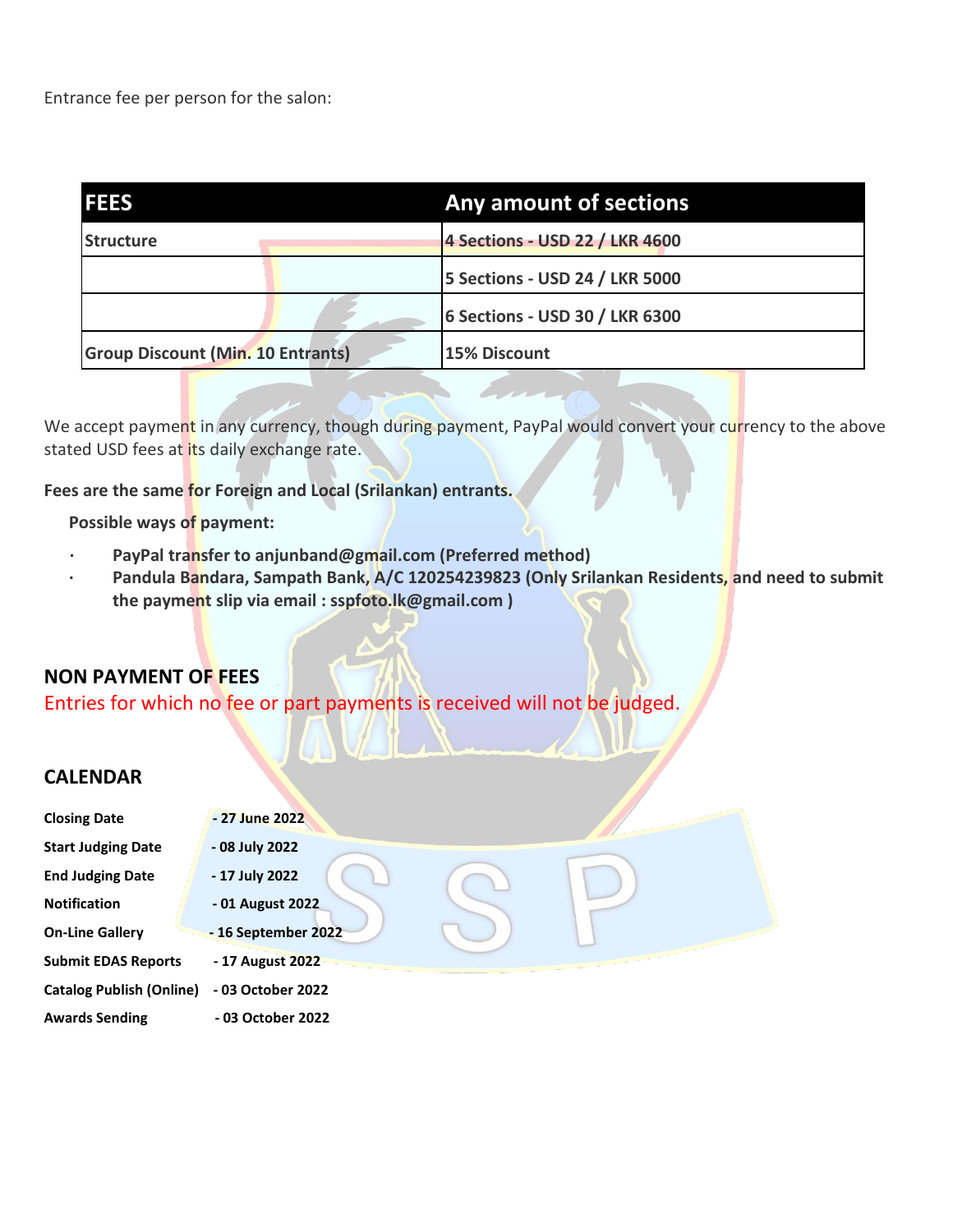# **JURY**

# **SSP Salon**

| <b>Sections</b>     | Name                                                       |
|---------------------|------------------------------------------------------------|
| <b>All Sections</b> | Lewis Choi, GMPSA/B, EFIAP/s, ESFIAP (Hong Kong)           |
| <b>All Sections</b> | Steven Yee Pui Chung, MPSA, GPSA, FRPS, ESFIAP (Singapore) |
| <b>All Sections</b> | Robert Lee EPSA, PPSA, GPU-CR2, GPU-VIP2 (Indonesia)       |

# **Lavash Salon**

| <b>Sections</b>     | Name                                                |
|---------------------|-----------------------------------------------------|
| <b>All Sections</b> | Jenn Koh Yeok Kian MPSA, MVPSA, GWP.ICS, (Malaysia) |
| All Sections        | Sohel Parvez Haque EPSA (Bangladesh)                |
| <b>All Sections</b> | Ashane Marasinghe EFIAP, GPU CR 2, cMol (Sri Lanka) |

# **PClub Salon**

| <b>Sections</b>     | <b>Name</b>                               |
|---------------------|-------------------------------------------|
| All Sections        | Ovi D. Pop EFIAP/B, EPSA (Romania)        |
| <b>All Sections</b> | Reha Bilir EFIAP/B, EPSA (Turkey)         |
| All Sections        | Adela Rusu EFIAP/g, EPSA, MAAFR (Romania) |
|                     |                                           |

Above Judges will be scoring sections accordingly.

It will be Online Judging (REMOTE) and the Salon Chairman will be responsible for all setups.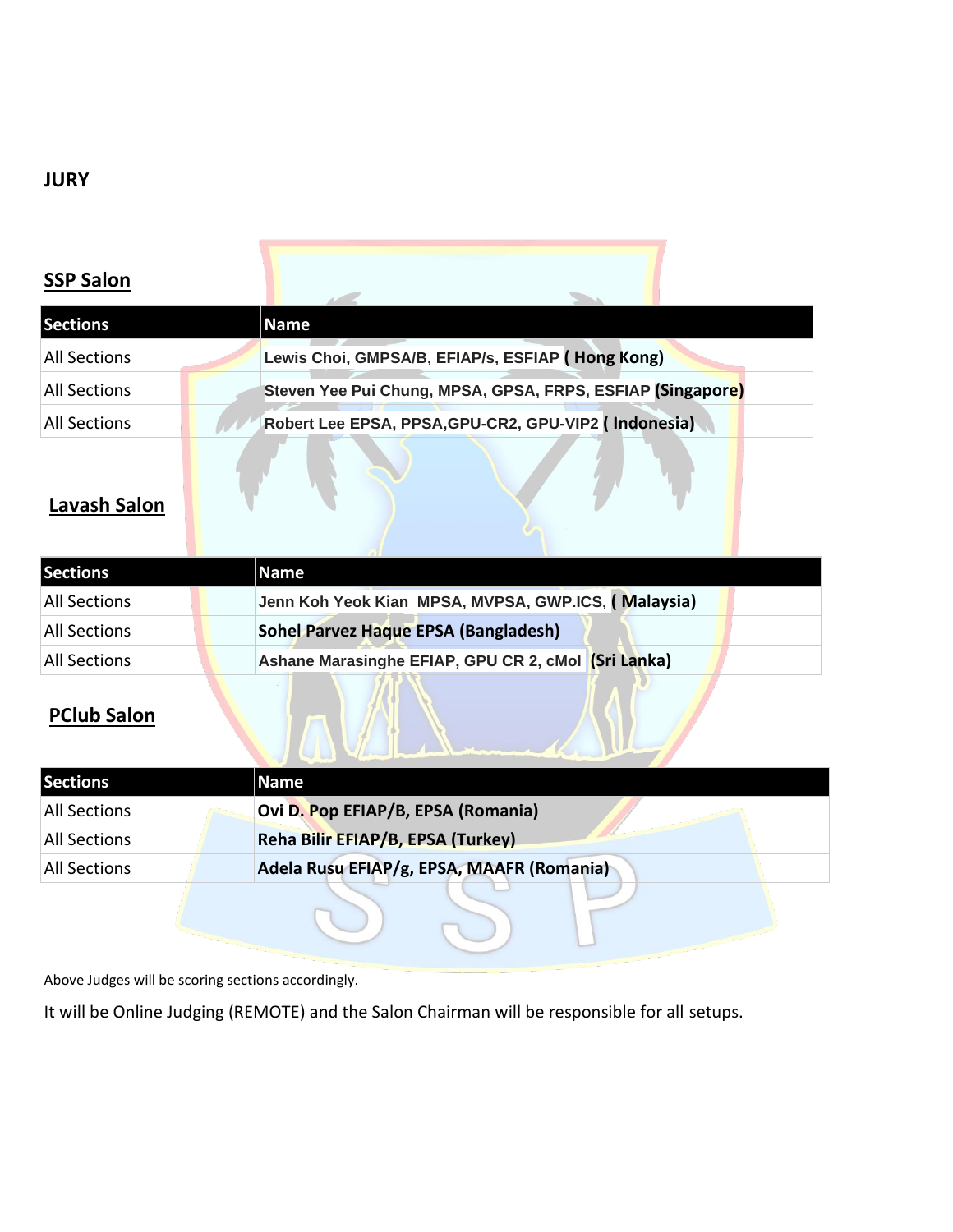# **AWARDS**

| <b>COLOR</b>        | <b>MONO</b>         | <b>NATURE</b>       | <b>TRAVEL</b>       | <b>PORTRAIT</b><br>& BODY | <b>PEOPLE &amp; LIFE</b> |
|---------------------|---------------------|---------------------|---------------------|---------------------------|--------------------------|
| <b>PSA GOLD</b>     | <b>PSA GOLD</b>     | <b>PSA GOLD</b>     | <b>PSA GOLD</b>     | <b>PSA GOLD</b>           | <b>PSA GOLD</b>          |
| <b>SSP GOLD</b>     | <b>SSP GOLD</b>     | <b>SSP GOLD</b>     | <b>SSP GOLD</b>     | <b>SSP GOLD</b>           | <b>SSP GOLD</b>          |
| <b>LAVASH GOLD</b>  | <b>LAVASH GOLD</b>  | <b>LAVASH GOLD</b>  | <b>LAVASH GOLD</b>  | <b>LAVASH GOLD</b>        | <b>LAVASH GOLD</b>       |
| <b>PCLUB GOLD</b>   | <b>PCLUB GOLD</b>   | <b>PCLUB GOLD</b>   | <b>PCLUB GOLD</b>   | <b>PCLUB GOLD</b>         | <b>PCLUB GOLD</b>        |
| <b>5X SSP MERIT</b> | <b>5X SSP MERIT</b> | <b>5X SSP MERIT</b> | <b>5X SSP MERIT</b> | <b>5X SSP MERIT</b>       | <b>5X SSP MERIT</b>      |
| (PDF)               | (PDF)               | (PDF)               | (PDF)               | (PDF)                     | (PDF)                    |
| <b>5X LAVASH</b>    | <b>5X LAVASH</b>    | <b>5X LAVASH</b>    | <b>5X LAVASH</b>    | <b>5X LAVASH</b>          | <b>5X LAVASH MERIT</b>   |
| <b>MERIT (PDF)</b>  | <b>MERIT (PDF)</b>  | <b>MERIT (PDF)</b>  | <b>MERIT (PDF)</b>  | <b>MERIT (PDF)</b>        | (PDF)                    |
| <b>5X PCLUB</b>     | <b>5X PCLUB</b>     | <b>5X PCLUB</b>     | <b>5X PCLUB</b>     | <b>5X PCLUB</b>           | <b>5X PCLUB</b>          |
| <b>MERIT (PDF)</b>  | <b>MERIT (PDF)</b>  | <b>MERIT (PDF)</b>  | <b>MERIT (PDF)</b>  | <b>MERIT (PDF)</b>        | <b>MERIT (PDF)</b>       |
| <b>2X CHAIRMEN</b>  | <b>2X CHAIRMEN</b>  | <b>2X CHAIRMEN</b>  | <b>2X CHAIRMEN</b>  | <b>2X CHAIRMEN</b>        | <b>2X CHAIRMEN</b>       |
| <b>CHOICE (PDF)</b> | <b>CHOICE (PDF)</b> | <b>CHOICE (PDF)</b> | <b>CHOICE (PDF)</b> | <b>CHOICE (PDF)</b>       | <b>CHOICE (PDF)</b>      |
| <b>3X JUDGES</b>    | <b>3X JUDGES</b>    | <b>3X JUDGES</b>    | <b>3X JUDGES</b>    | <b>3X JUDGES</b>          | <b>3X JUDGES</b>         |
| <b>CHOICE (PDF)</b> | <b>CHOICE (PDF)</b> | <b>CHOICE (PDF)</b> | <b>CHOICE (PDF)</b> | <b>CHOICE (PDF)</b>       | <b>CHOICE (PDF)</b>      |

### **Each Salon**

*SSP Merit, Lavash Merit, Pclub Merit, Chairman Choice & Judges Choice All E-Certificates will be send via email in pdf format* **The exhibition will not post out copies of the PDF certificates**

SPECIAL AWARDS**:** 

**Circuit Best Entrant Award Circuit Best Group Trophy (Min 10 Entrant)**

**Total Awards**

**430+**

# **CATALOG**

PDF downloadable from web site by exhibitors

# **RULES & SUBMISSION**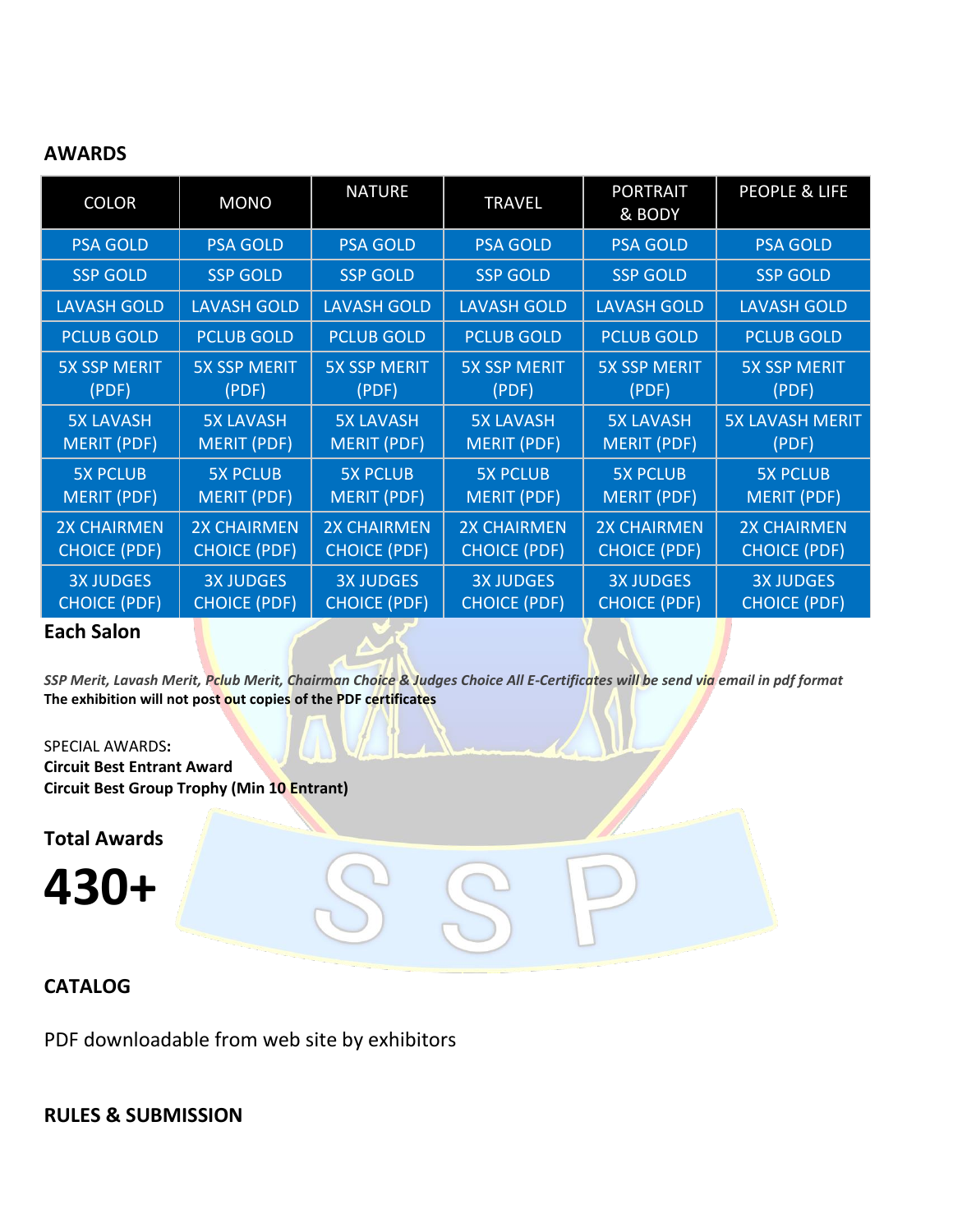# [https://lankiphotoawards.com](https://lankiphotoawards.com/)

Image Size: No more than 1920 pixels horizontal by no more than 1080 pixels vertical side, DPI is 300 and Maximum 2 MB, JPEG, RGB.

### **Any border added to images in a reality division PTD & ND must be a single border of white or grey, no greater than 3-5 pixels in width**

Please check all image sizes before submission; images with sizes larger than specified will be rejected by the entry form and will inform you to resubmit.

**CATALOGUE:** Online PDF Catalog (Downloadable from Website)

# **RULES FROM ORGANIZER**

### Disqualification Norms:

- A) Barred entrants from PSA will not be allowed in this exhibition.
- B) Monochrome images may not be entered in PID Color sections.
- C) Color images may not be entered in PID Monochrome sections.
- D) Images which do not adhere to a section's definition shall be liable to disqualification.
- E) Any border added to images in a reality division PTD or ND must be a single border of white or grey, no

greater than 3-5 pixels in width

# **GENERAL CONDITIONS**

**IMAGE AND ENTRY REQUIREMENTS** This exhibition is open to anyone; however, an entry may be rejected when the Sponsor or the Exhibition Organizers, in their reasonable discretion, believes the entry does not conform to exhibition rules and these Conditions of Entry. Membership in any photographic organization is not required.

**Sanctions**: Entries will not be accepted from any entrant who is currently sanctioned by PSA.

#### **PSA Star Ratings**

To receive proper Star ratings credit from PSA, entrants must provide their names and country exactly the same in each exhibition. Aliases are not permitted. Please contact PSA in the event of name changes or relocating to another country. Using one's name differently in different exhibition exposes the entrant to the risk that many of their acceptances may not be recognized by PSA Star Ratings

#### **Image Creation**

Entries must originate as photographs (image-captures of objects via light sensitivity) made by the entrant on photographic emulsion or acquired digitally. .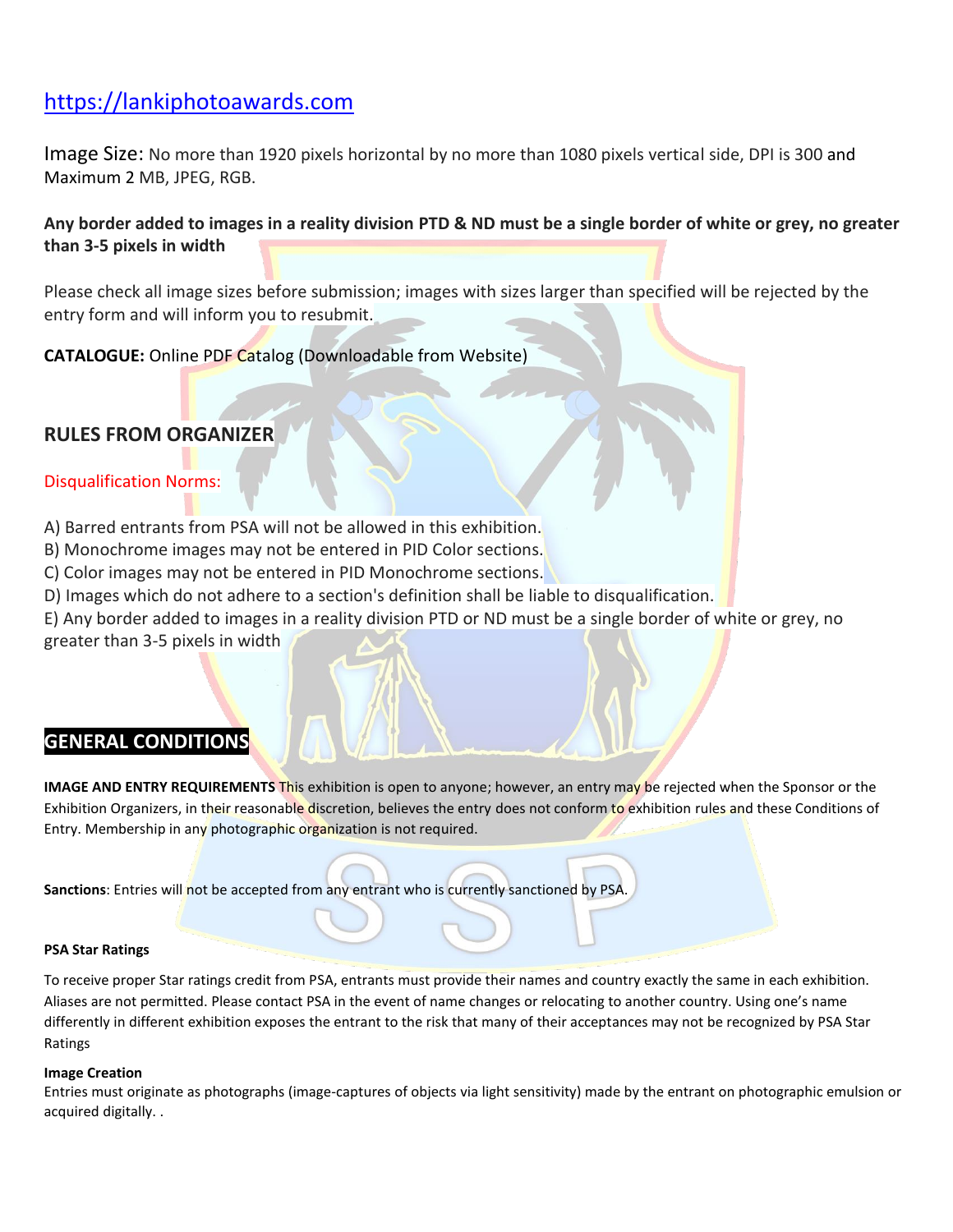#### **Certification**:

By virtue of submitting an image, the entrant certifies the work as his or her own (.Images may not incorporate elements produced by anyone else (for example: clip art, images or art by others downloaded from the Internet). Aliases are not allowed. The entrant permits the sponsors to reproduce all or part of the entered material free of charge for publication and/or display in media related to the exhibition. This may include low resolution posting on a website. Note: Entrants who indicate that their images may not be reproduced or used "will not be eligible for awards" or inclusion in audio-visuals of the exhibition "and could be subject to disqualification" by the exhibition sponsors. The exhibition assumes no liability of any misuse of copyright

Alteration and Computer Generation Subject to Divisional restrictions (particularly Nature, Photo Travel, and Photojournalism) images may be altered, either electronically or otherwise, by the maker. Adjustments to enhance images or creatively modify images are allowed providing the underlying photograph is retained in a way that is obvious to the viewer. Images may not be constructed entirely with a computer, and must be the sole work of the author

**Re-use of accepted images**: Once an image has been accepted in this exhibition it may not be entered again in any future instances of this exhibition. It may, of course, be entered in any other PSA/FIAP recognised exhibitions but **must always have the same title**.

**Entry:** An Entry consists of, up to and including, four (4) images entered by a single entrant into the same Section. An entrant may only enter a specific Section once.

#### **Titles**:

Each image must have a unique title **that is a description of the image**. That unique title must be used for entry of that image or of an identical Image into any and all PSA-Recognized exhibitions. Titles must be 35 characters or fewer. No titles may be visible to the judges, and nothing in the image may identify the maker. Titles may not include file extensions such as .jpg or .jpeg (or any other camera capture filenames such as IMG 471). Titles may not consist of personal identifiers possibly augmented by a number; or include words such as "untitled" or "no title". Titles may not consist solely of numbers unless those numbers are prominently contained within the image, such as a contestant number in a race.

#### **Color and Monochrome:**

Color and Monochrome images from the same capture that share substantial pictorial content in common will be considered the same image and must be given the same title.

The Exhibition will be conducted in accordance with the rules of the PSA and FIAP An entrant's images will not be presented to the judges consecutively. An entrant's four images will be distributed throughout four rounds of judging in that section. Distribution of images will be in the same round order as submitted by the entrant.

An image may be entered in only one section.

### JUDGING METHOD

- 1. Remote on-line judging
- 2. Judges will use color-calibrated monitors
- 3. All judges will be using equipment capable of displaying images at 100% of the image resolution
- 4. Target acceptances range 29-35%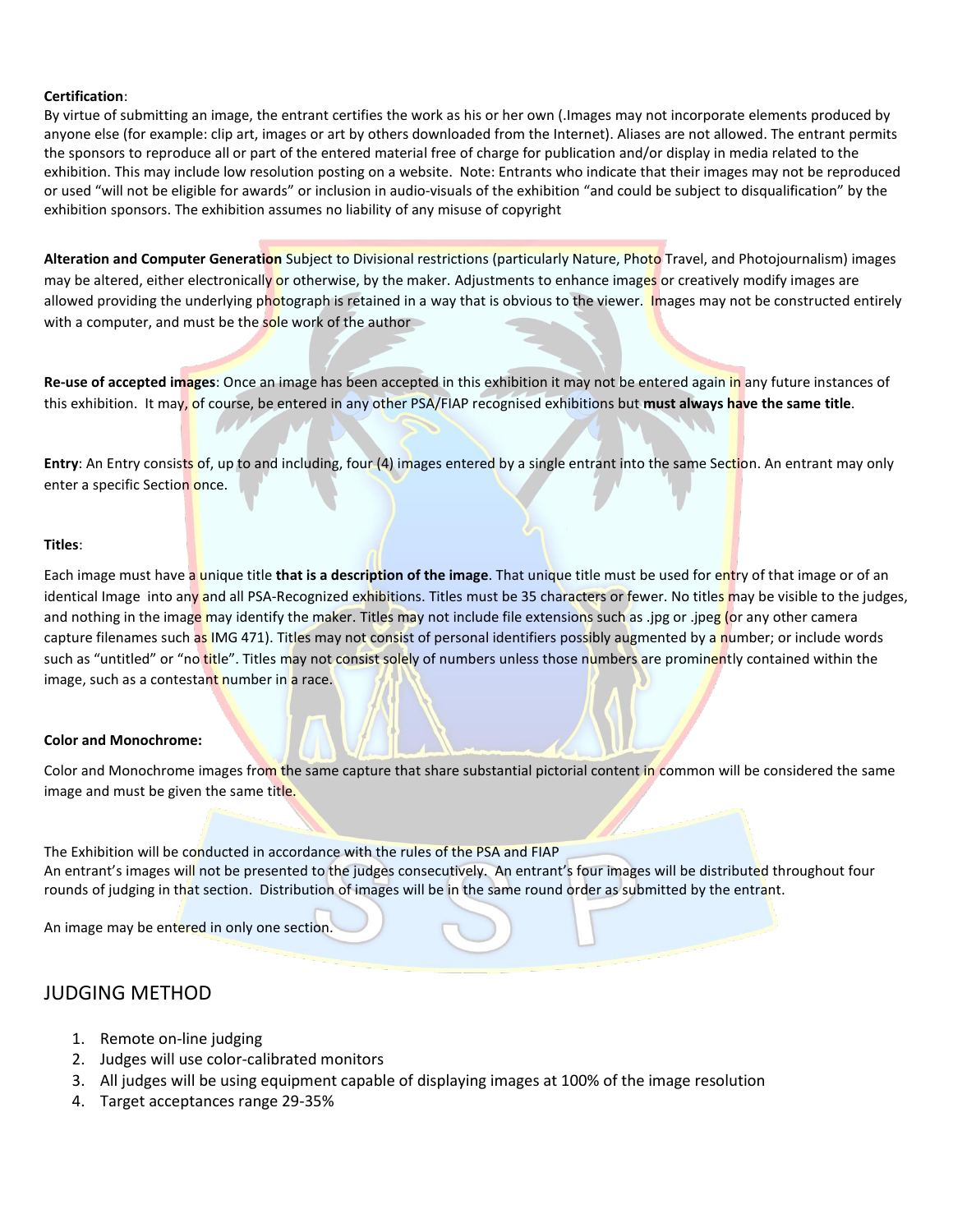# DATA PROTECTION

By entering this exhibition, you are explicitly consenting to the personal details you have supplied, including email addresses, being held, processed and used by the exhibition organizers for purposes associated with this exhibition. You also explicitly consent to such information being sent to organizations that have accorded official recognition, patronage or accreditation to this exhibition. You acknowledge and accept that entering this exhibition means that the status and results of your entry may be made public.

# SUBJECT MATTER AND SECTION DEFINITIONS

#### **Statement on Subject Matter applicable to all sections**

The fundamental rule that must be observed at all times and **applies to all sections** offered in exhibitions with FIAP patronage or PSA recognition is that **the welfare of living creatures is more important than any photograph**. This means that practices such as baiting of subjects with a living creature and removal of birds from nests, for the purpose of obtaining a photograph, are highly unethical, and such photographs are not allowed in any exhibition with FIAP patronage or PSA recognition. Under no circumstances may a living creature be placed in a situation where it will be killed, injured or stressed for the purpose of obtaining a photograph. This rule applies regardless of whether or not the creature being killed, injured or stressed is visible in the captured image.

There are also concerns about the use of aerial photography, drones, helicopters, low flying aircraft. These should not cause any interference with other individuals or animals which causes a disturbance in their normal activity or disrupt the way any individuals or animals interact with their environment.

Entry in this exhibition is conditional on accepting these policies. The content of images must comply with these General Conditions and with the Division and Section definitions listed in these conditions. Images that - in the sole opinion of the judges or the Exhibition Organizers - do not comply, will be disqualified so the entrant may be aware of the problem when considering entry into other exhibitions with FIAP patronage/PSA recognition.

Further details on the PSA's drone policy may be found at [https://psa-photo.org/index.php?psa-policies#drone](https://psa-photo.org/index.php?psa-policies%23drone)

### **PSA/FIAP Nature Definition**

Nature photography records all branches of natural history except anthropology and archaeology. This includes all aspects of the physical world, both animate and inanimate, that have not been made or modified by humans.

Nature images must convey the truth of the scene that was photographed. A well-informed person should be able to identify the subject of the image and be satisfied that it has been presented honestly and that no unethical practices have been used to control the subject or capture the image. Images that directly or indirectly show any human activity that threatens the life or welfare of a living organism are not allowed.

The most important part of a Nature image is the nature story it tells. High technical standards are expected and the image must look natural. Adding a vignette or blurring the background during processing is not allowed.

Objects created by humans, and evidence of human activity, are allowed in Nature images only when they are a necessary part of the Nature story.

Photographs of human-created hybrid plants, cultivated plants, feral animals, domesticated animals, human-created hybrid animals and mounted or preserved zoological specimens are not allowed.

Images taken with subjects under controlled conditions, such as zoos, are allowed.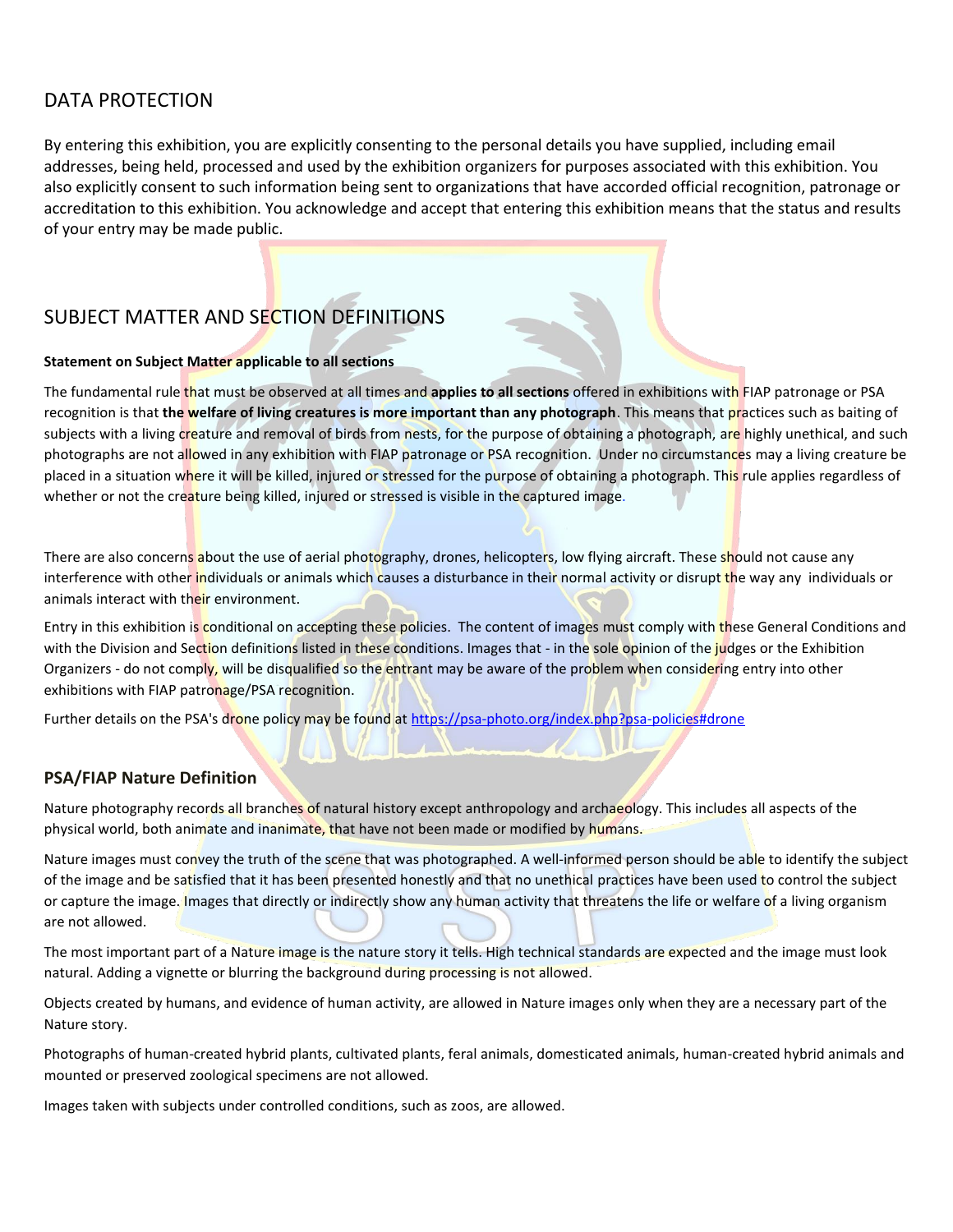Controlling live subjects by chilling, anaesthetic or any other method of restricting natural movement for the purpose of a photograph is not allowed.

No modification that changes the truth of a Nature image is allowed. Images may be cropped but no other technique that removes, adds or moves any part of the image is allowed.

Techniques that remove elements added by the camera, such as dust spots, digital noise and lens flare are allowed.

Complete conversion of colour images to greyscale monochrome is allowed. Partial conversion, toning and infrared captures or conversions are not allowed.

Images of the same subject that are combined in-camera or with software by focus stacking or exposure blending are allowed. Multiple images with overlapping fields of view that are taken consecutively and combined in-camera or with software (image stitching) are allowed.

*Attention is drawn to the PSA Statement on Subject Matter which applies to all sections*

#### **Borders**

For the purpose of this exhibition any border added to a Nature digital file must be a single border of white or grey, no greater than 3-5 pixels in width.

# PSA Monochrome Definition

An image is considered to be Monochrome only if it gives the impression of having no color (i.e. contains only shades of grey which can include pure black and pure white) OR it gives the impression of being a greyscale image that has been toned in one color across the entire image. (For example by Sepia, red, gold, etc.) A greyscale or multi-colored image modified or giving the impression of having been modified by partial toning, multi-toning or by the inclusion of spot coloring does not meet the definition of monochrome and shall be classified as a Color Work

Greyscale Monochrome images may be entered for Nature, Photojournalism and Photo Travel but toned images are not permitted for these sections.

### PSA Photo Travel Definition

A Photo Travel image expresses the characteristic features or culture of a land as they are found naturally. There are no geographical limitations. Images from events or activities arranged specifically for photography, or of subjects directed or hired for photography are not permitted. Close up pictures of people or objects must include features that provide information about the location.

Techniques that add, relocate, replace or remove any element of the original image, except by cropping, are not permitted. The only allowable adjustments are removal of dust or digital noise, restoration of the appearance of the original scene, and complete conversion to greyscale monochrome. Other derivations, including infrared, are not permitted. All images must look natural.

Attention is drawn to the PSA Statement on Subject Matter which applies to all sections

#### Vignettes and Borders

For the purpose of this exhibition vignettes are not allowed in Photo Travel Digital images. Any border added must be a single border of white or grey, no greater than 3 -5 pixels in width.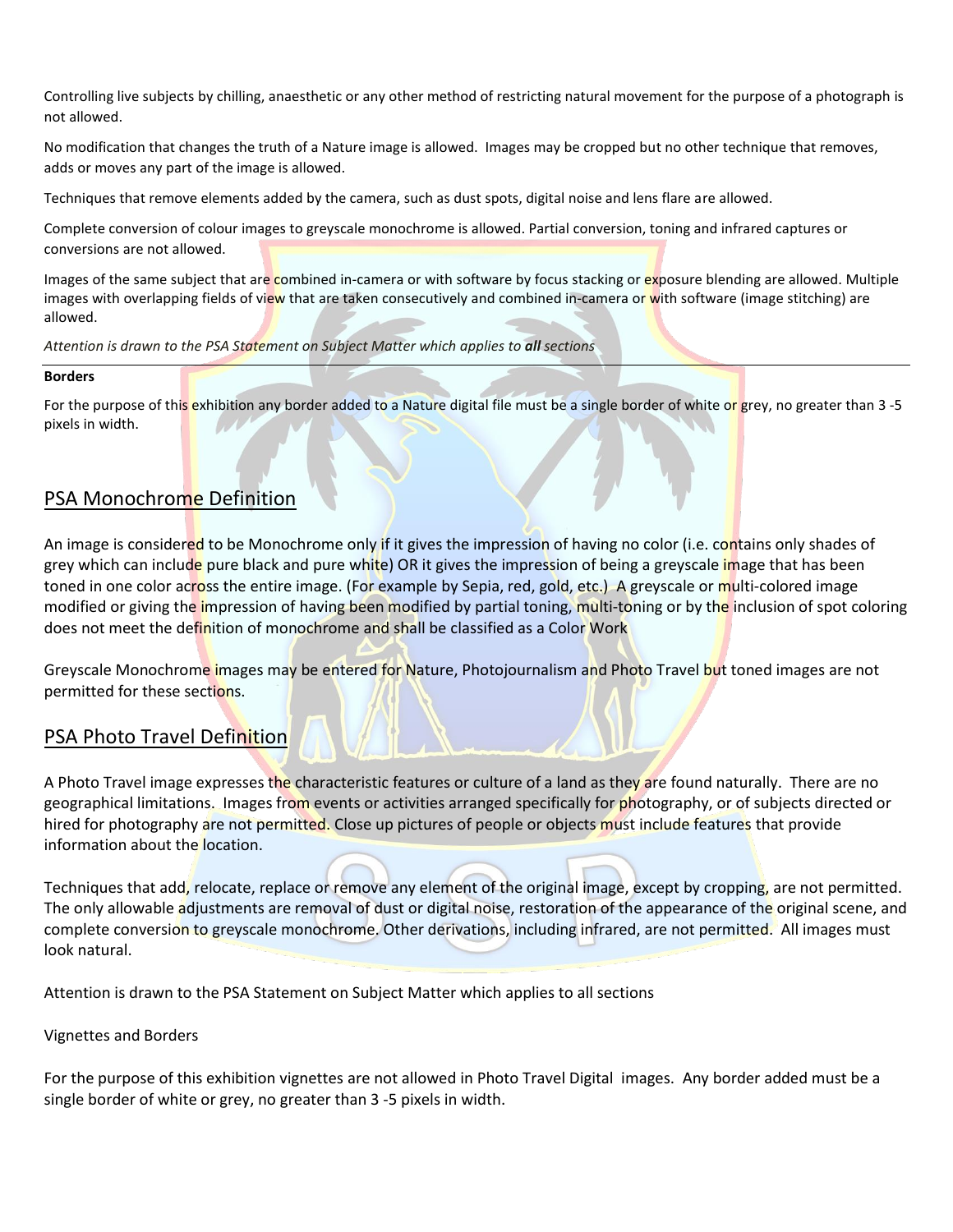# PORTRAIT / BODY

Center of interest is the human portrait and body in all its forms and manifestations. Portrait and fine art nude photography.

Portraits of people of all colors, races, religions, the whole range of human feelings. Live photography, outdoor photography as well as studio portraits. Men, women, children. The human face as a reflection on emotion and life experience.

Fine-art photography, taken outdoors or under studio conditions, full of idea, creativity, with a touch of erotic mood, which depicts the nude human body with an emphasis on form, composition, emotional content, and other aesthetic qualities.

# PEOPLE & LIFE

Images show us people in all situations, such as daily life, street photography, traditions, portraits, people at work, social events, human relations etc. The main subject in the photo must be one or more human, animal or plant. Animal mating, feeding, relations between animals, relations between plants etc.

# Breaches of Rules

### **PSA**

If, at any time, it is determined in the reasonable discretion of the exhibition organizer or the judges before, during, or after the judging of an exhibition that an entrant has submitted entries where one or more images may fail to comply with these Conditions of Entry, including the stated definitions, the exhibition organizers reserve the right to delete the entry from the exhibition and void any or all acceptances or awards in connection with the exhibition. Fees may be forfeited or refunded in these circumstances. The entrant acknowledges that the decision of the exhibition organizers or the judges is final

In order to ensure that images comply with the Conditions of Entry and definitions, the exhibition organizers may carry out reasonable measures to verify that:

a) the images are the original work of the entrant and

b) the images comply with the rules and definitions as set out in these Conditions of Entry

These steps include, but are not limited to, questioning any entrant, requiring the submission of RAW files or other digital files representing the original capture of the submitted image(s), confronting the entrant with evidence that one or more submitted images fails to comply with the Conditions of Entry (also known as Entry Rules), and offering the entrant a reasonable opportunity to provide counter evidence to refute the exhibition organizer's evidence by a set deadline. Such entries that are not cleared or are still questionable after the entrant has presented evidence may be considered in breach of these Conditions of Entry, and declined. Such entries may be referred to PSA for further investigation of possible ethics violations

PSA retains the right to investigate in any way all complaints/suspicions of breaches of entry conditions, impose sanctions if deemed necessary, void the acceptances of any image found to violate the PSA rules, include the entrant's name on the list of sanctions provided to Exhibitions, and share such investigations with FIAP. Entrants automatically agree to these terms by the act of entering the Exhibition and agree to cooperate with any investigation.